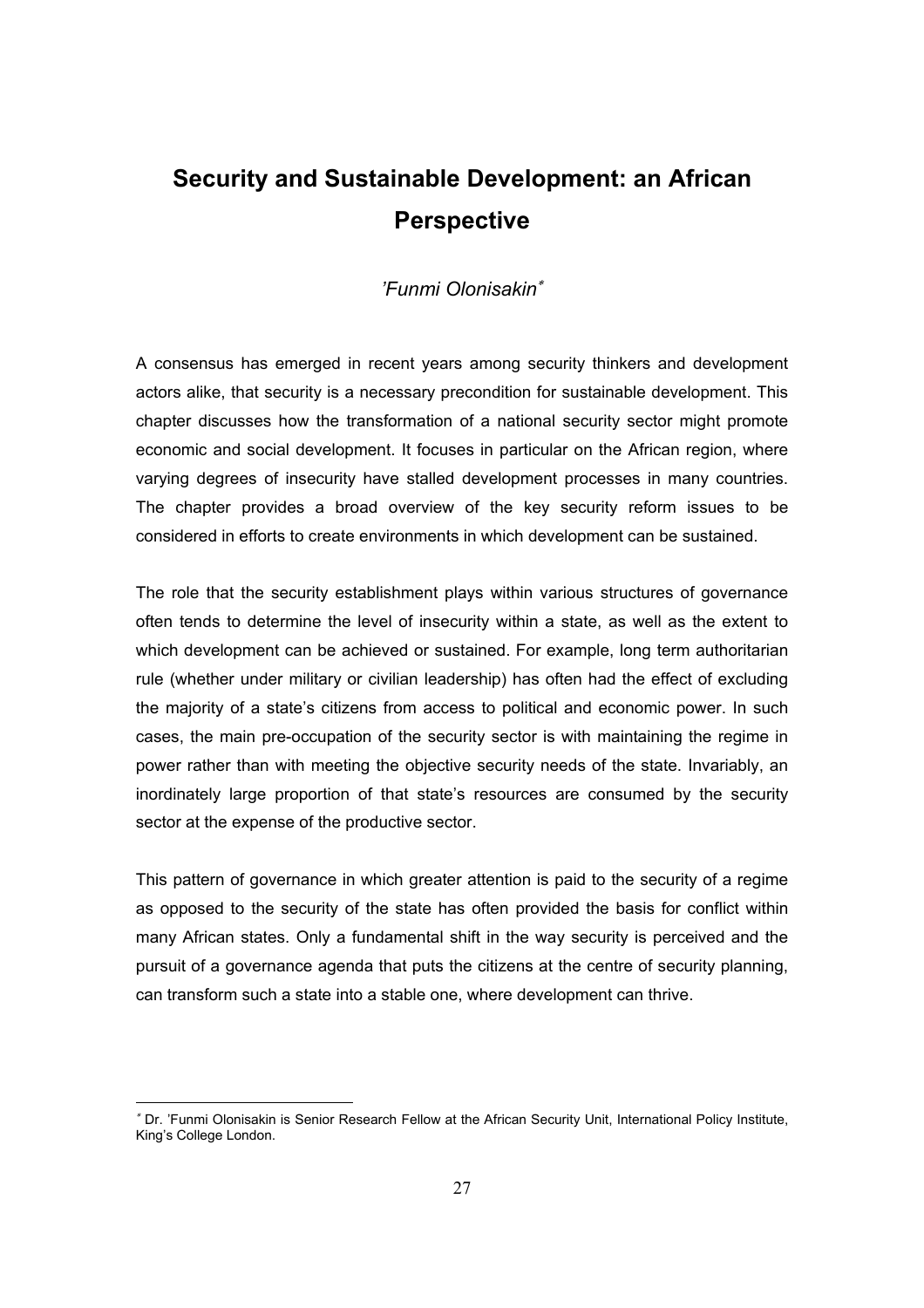#### **Opportunities for Transformation**

Several factors have created the opportunity for transformation in African states in the last decade. Most notably, the end of bipolar rivalry and the resulting change in the international political climate meant that many African states could no longer rely on their great power allies to continue to provide support without questioning their internal conduct. This shift in global power relations created a corresponding shift in the internal order of many African states. Opposition groups, which were previously contained or repressed now found open space for dissent. Thus, pressure mounted (from without and within) against some states to reform. Some others did not wait to be pushed as they embarked on reform (e.g. Benin). Other states were not so fortunate (e.g. Liberia, Sierra Leone) as increasingly vocal and active opposition led to a rapid escalation of long standing internal conflict, resulting in bitter civil war.

Nonetheless, transition from old authoritarian systems into an environment of improved governance, conducive for sustainable development is not always smooth or peaceful nor is the process of transformation uniform across the continent. The nature of the transition would depend on the individual experiences of each state. At best, transition would require a strengthening of state institutions that have been weakened by decades of poor governance as well as a major transformation of attitudes and practices within such institutions, one of which is the security sector.

At worst, transition will need to address the consequences of violent civil conflict as part of a comprehensive reconstruction effort. The security environment in states where poor governance and unresolved conflict have degenerated into civil war is often characterised by a range of factors, which serve to compound peacebuilding and transformation processes in the aftermath of war. Such post-conflict environments have sometimes provided the best opportunities for comprehensive reform in Africa, including the reform of the security sector. The following are some of the factors to be considered:

- The withdrawal of the monopoly of the use of force from the formal armed forces, as power devolves downwards to the hands of other paramilitary groups, warlords, ethnic militia, private security groups, etc.
- Widespread proliferation of small arms and light weapons.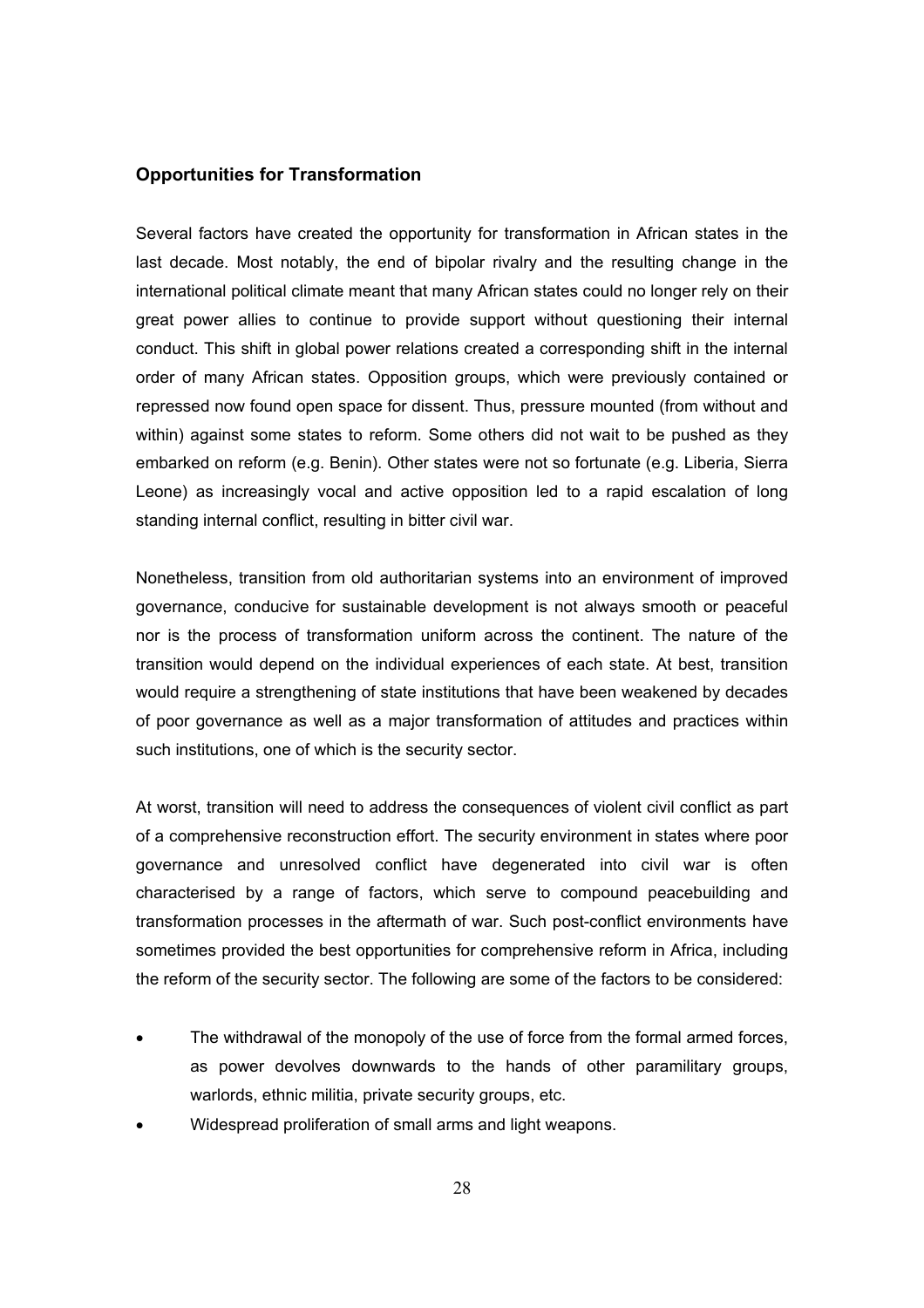- Massive trafficking, abduction and recruitment of children and young people for use in armed conflict. The comprehensive disarmament and demobilisation of these young people is often a key challenge in the transition period.
- Complex humanitarian crisis, including massive displacement of people and influx of refugees into neighbouring states.

Transition from such societies in conflict to stable environments where sustainable development can occur often requires a series of multifunctional programmes and activities, in which the security sector would play crucial roles. Some of the conditions that would constitute immediate priorities in such environments include:

- Restoration of law and order, including:
- Return of the monopoly of the use of force to the state  $-$  in the hands of formally recognised security establishments guided by democratic leadership. The process of achieving this would entail a range of activities, including disarmament, demobilisation and reintegration (DDR) of various (formal and informal) security forces and groups.
- Transformation and strengthening of state institutions in ways that will allow for the creation of an honest, well-functioning state and a dynamic private sector.

#### **Transformation of the Security Sector is Crucial**

The success of the transitions described above is often dependent on successful reform or transformation of the security sector. The reform of the security sector is crucial for several reasons:

Law and order can only be quaranteed when the institutions most able to ensure this embark on reform. Among them are the military and security establishments, which were previously found at the heart of the security problems that prevented stability and stalled development. Instability was created through coups and counter-coups; the use of armies for intimidation, harassment and repression of the very populations that they were supposed to protect, thus creating an atmosphere of distrust between the military and civilian populations.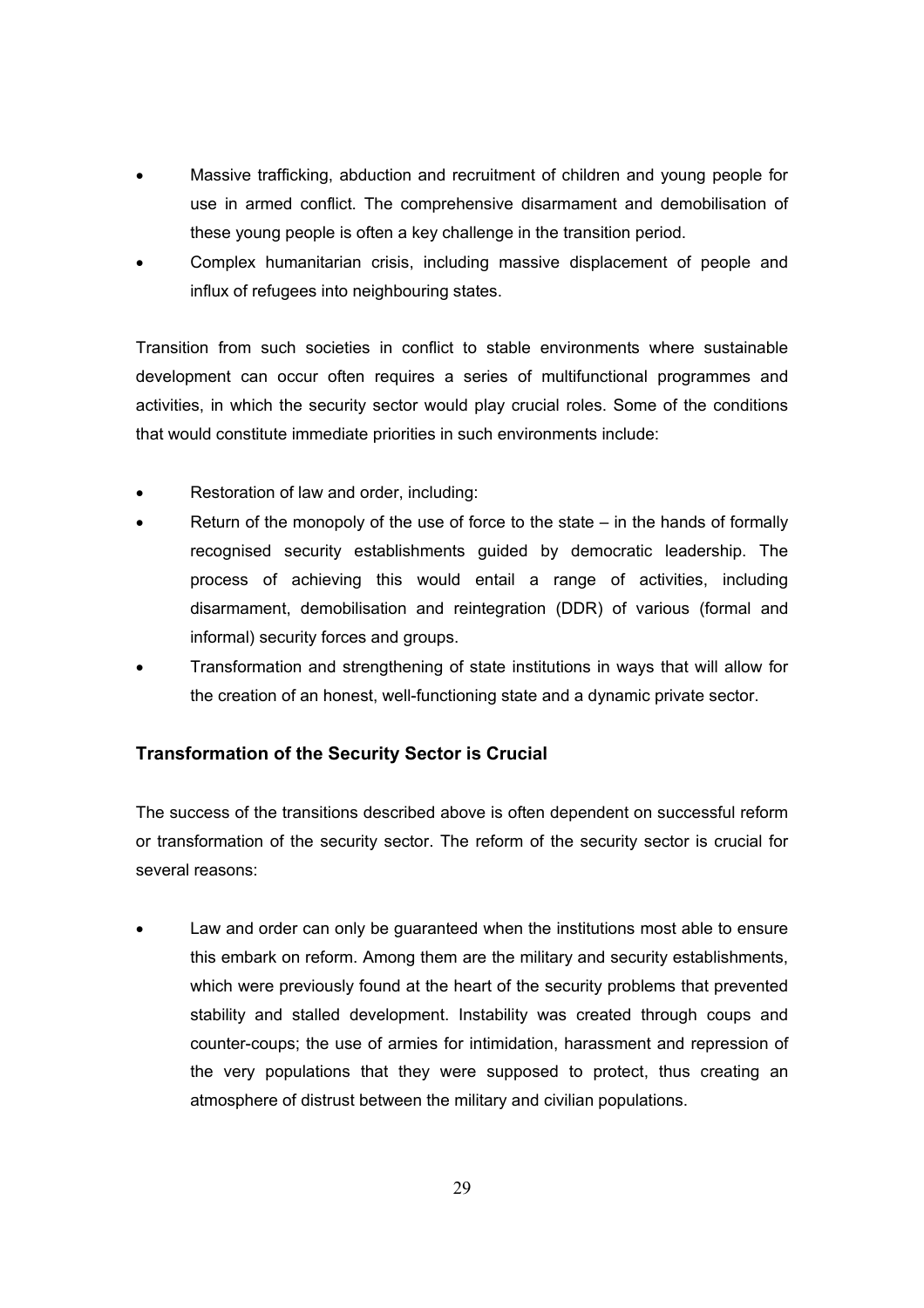Related to the above is the weakening of the security sector, due in part to politicisation and decomposition of the security apparatuses. This has served to weaken the ability of the state to ensure the security of the population.

Studies on security sector reform have outlined a number of principles guiding sound security sector governance, and steps required to set in motion the process of transforming the security sector. Among these are:

- A clear and unambiguous statement of the key principles that will guide the management of the security forces;
- An outline of the government's responsibilities toward the security forces;
- Prevention of political interference in the chain of command by political a country's political leadership;
- provision of adequate resources to the security forces to accomplish their constitutionally designed missions, while ensuring a balance of resources between this and other goals. $1$

However, while the reform of the security sector will contribute to the creation of an environment where law and order is maintained, it is important that this forms part of a holistic reform agenda if sustainable development is to be achieved.

Africans recognise that "without the rule of law, democratic constitutions, a system of checks and balances in government, or viable and functioning institutions, sound security governance is impossible". $2$ 

In Africa, efforts at security sector transformation have varied from one country to another depending on the context in which reform is being undertaken. Hutchful and Fayemi, for example, offer a capsule summary of the different contexts in which reform is being undertaken in Africa:

 1 See Nicole Ball et al., *A Handbook on Security Sector Governance in Africa*, 2003 (forthcoming). 2

<sup>2</sup> Statement by participants in the CDD-ISS-CIP workshop on Security Sector Transformation, Dakar, Senegal, October 18-19, 2001.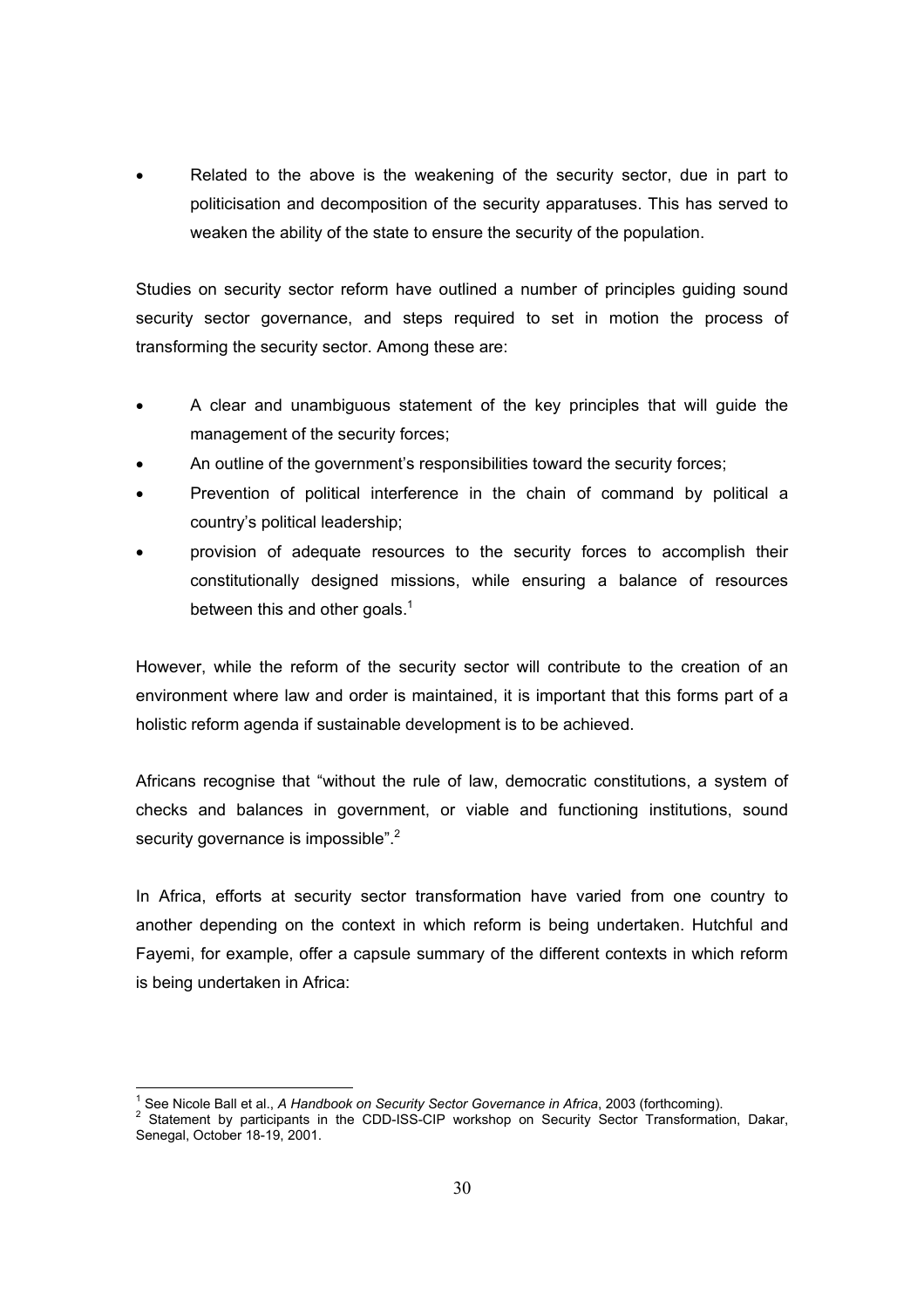Security sector reform is taking place in a diversity of terrains, and reflects particular kinds of regimes and political transitions: consolidating democracies (Senegal and Botswana), post-conflict peacebuilding (Sierra Leone, Mozambique, South Africa), transitions from military rule (Nigeria, Ghana, Mali, Benin) or single party dispensations (Tanzania, Kenya, The Seychelles, Cape Verde), conquest of the state (Uganda, Ethiopia, Eritrea), contested transitions (Burundi, Rwanda, Cote d'Ivoire), and so forth.<sup>3</sup>

Failure to pursue a holistic reform agenda often leaves many underlying problems unresolved. One example is the challenge, which corruption poses for development. Corruption within public institutions and among the ruling class is endemic in many African countries although the problem is by no means limited to this region. The net result of this is that resources for development are taken away into private pockets – a situation, which compounds poverty. Thus, it is important to ensure sound governance within a system of national institutions (of which the security establishment is one part), which create a peaceful and secure environment in which political and economic development can be sustained.

## **A Sub-Regional Approach Offers Better Opportunity for Sustainable Development**

Even when comprehensive reform is embarked upon at the national level, there is sometimes a risk that this process might be derailed by developments external to the state. The African experience of the past few years has shown that it is not sufficient for transformation, whether of the security sector or other state institutions to occur in isolation at the national level, without a corresponding reform in neighbouring states with similar security and development challenges. The consequences of civil conflict can rapidly spread to a reforming state in the sub-region and ultimately impact negatively on the reform process. For example, the outbreak of armed conflict in Liberia was seen to have ignited war in Sierra Leone in 1991 at a time when the Momoh regime was initiating a referendum to return the country to multi-party rule. Similarly, the rebuilding process in Sierra Leone in the aftermath of that war was threatened by continued insecurity in Liberia. Thus, there is growing awareness among bilateral and multilateral actors that at the very least, a common approach to security and development should be

 3 Eboe Hutchful and 'Kayode Fayemi, 'Security Sector Reform Overview', Mimeo, 2002.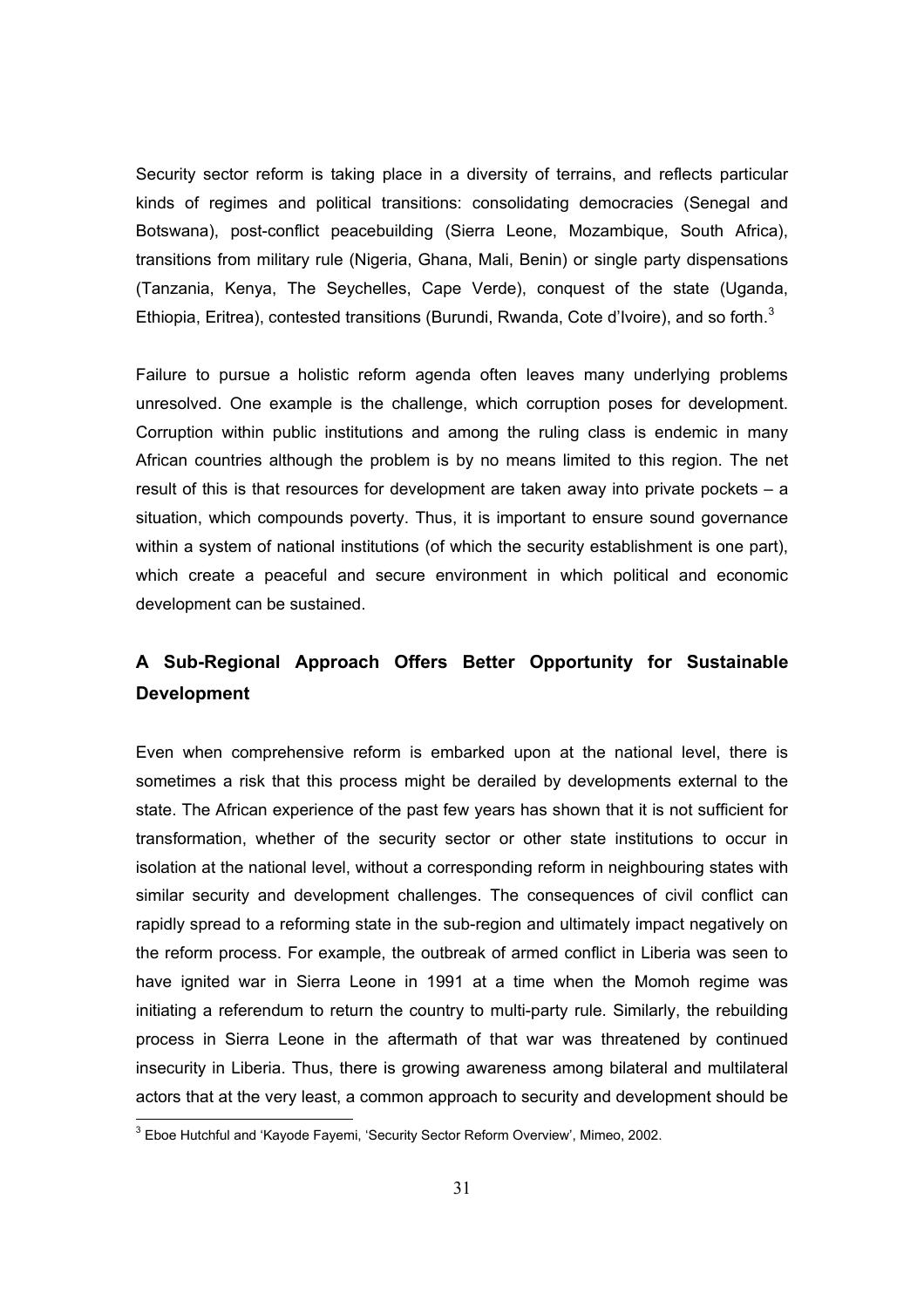adopted at the sub-regional. This has in part, led to increased focus on regional and subregional institutions in Africa, including the African Union, Southern African Development Community (SADC) and the Economic Community of West African States. Part of the United Nations response has also included the establishment of regional offices – as seen for example by the recent creation of a UN Office for West Africa. The office for the Great Lakes region of Africa also takes a sub-regional approach.

SADC and ECOWAS have taken steps in this area in a number of ways. One is through commitment to certain principles, including for example, democracy, human rights and good governance. The continental body, the African Union has also taken steps to do the same. The New Partnership Initiative for African Development (NEPAD) initiative has been the most ground breaking continental agenda in this regard.

## **The Role of External Actors: Forming Partnerships with a Common Purpose**

For a reformed security sector that will promote and ensure an environment conducive to development, it is important that the donor community and the ruling class, which would normally consist of powerful local/ traditional leaders, major religious leaders and higher ranks of coercive institutions, particularly the military, the police and the judiciary and wealthy citizens who command the economy, share a common view of what constitutes reform.

The perspectives of donors and local stakeholders on the purpose and nature of security sector reform sometimes differ. First, external actors sometimes operate from the assumption that a reduction in military spending would result in increased allocation of resources to the productive sector, which would in turn promote development. This has not necessarily occurred in many of the target countries. Second, many external actors are guided more by concepts of traditional security, rather than human security. Thus, opportunities to engage in comprehensive reform programmes are missed. Moreover, operating under the concept of traditional security only serves to benefit authoritarian leaders who require such an approach in their bid to consolidate their hold on power.